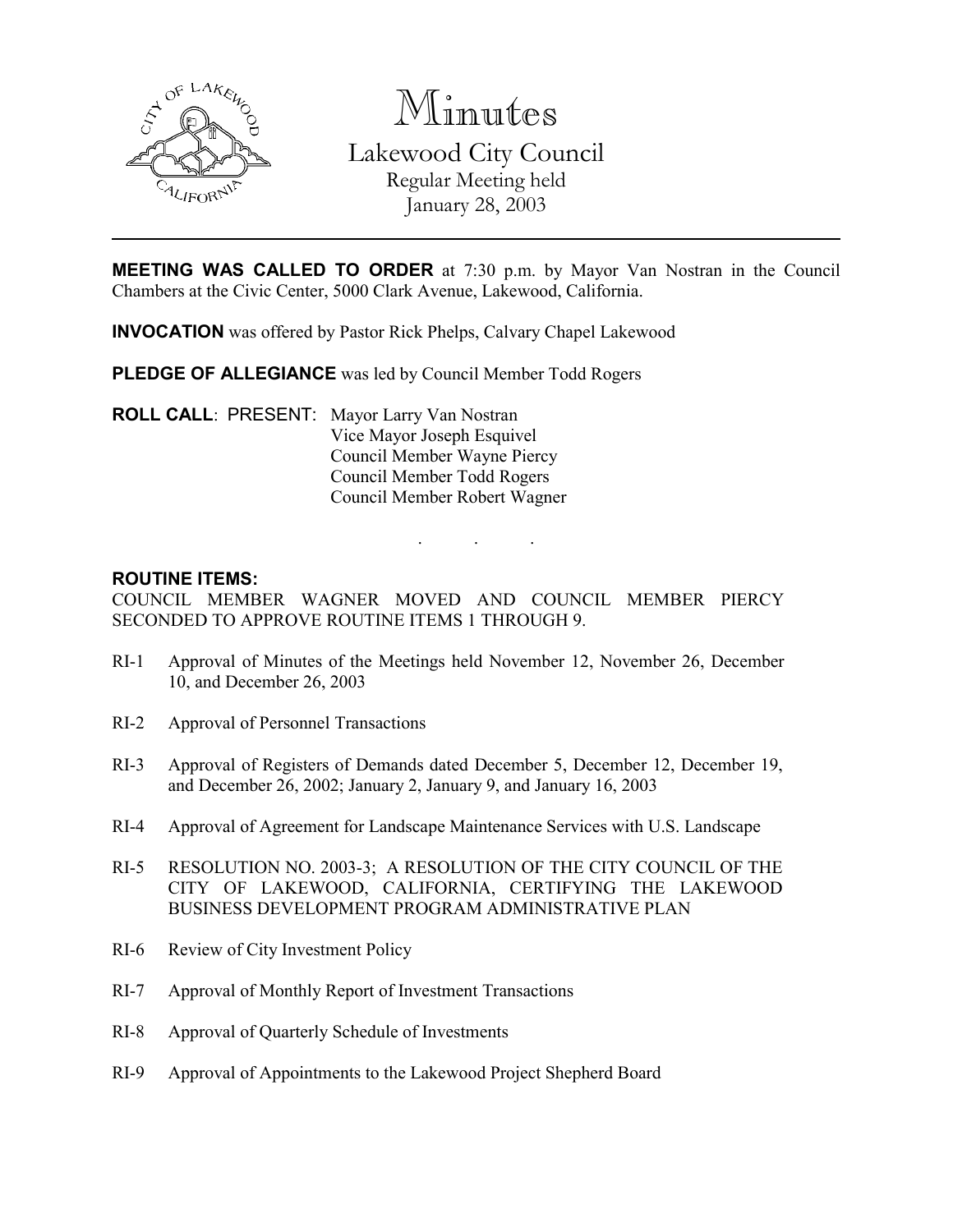City Council Minutes January 28, 2003 Page 2

## ROUTINE ITEMS: Continued

UPON ROLL CALL VOTE, THE MOTION WAS APPROVED:

AYES: COUNCIL MEMBERS: Rogers, Esquivel, Piercy, Wagner and Van Nostran NAYS: COUNCIL MEMBERS: None

In deference to those member of the audience appearing principally to be heard on this item, Mayor Van Nostran announced that Item 3.2 would be moved to the beginning of the agenda.

. . .

## 3.2 • REVIEW OF SUPPORT OF AMICUS BRIEF IN CASE OF BARDEN v. CITY OF SACRAMENTO

City Attorney John S. Todd gave a brief oral presentation based on the memorandum contained in the agenda packet and reported that pursuant to a resolution previously adopted by the City Council, the City Attorney had the authority to add the name of the City of Lakewood to friend of the court briefs as deemed appropriate. He outlined the facts of the Sacramento case which involved litigation being brought against the City of Sacramento in order to make all parts of their sidewalks accessible under the Americans with Disabilities Act. The League of California Cities and the National League of Cities had joined in the brief, and urged cities to join, on the basis that the sidewalks were beyond coverage of the ADA. Also, the costs to cities in California to comply with the court decision had been estimated by the League of California Cities to be \$2.5 billion. He concluded by stating that the City Council had the right to review the decision to join in the amicus brief and could rescind the action of the City Attorney.

Hugh Hallenberg stated he was appalled that the City of Lakewood would support the City of Sacramento in this matter. He stated he felt the allegations of the League of California Cities were bogus since it was accepted that curb cuts were part of ADA requirements and thus the definition should include full accessibility on the sidewalk as well. He also pointed out that the City of Sacramento had been given 40 years to comply with the requirements. He concluded by noting that several cities which had initially supported the City of Sacramento had withdrawn their support and that this matter should be considered a civil rights issue.

Dianne Piastro stated that members of the disabled community were not really demanding that all areas be repaired at once, and that even the individual who brought the case against the City of Sacramento had a particular section of sidewalk in mind. She further stated that two years ago, the City of Lakewood had placed curb cuts at the corners in her neighborhood which provided her with wheelchair access to the local park and mall. She noted that the impacts on Lakewood should be negligible since there were very few streets that need repairs. She encouraged the City Council to withdraw its support from the Sacramento case.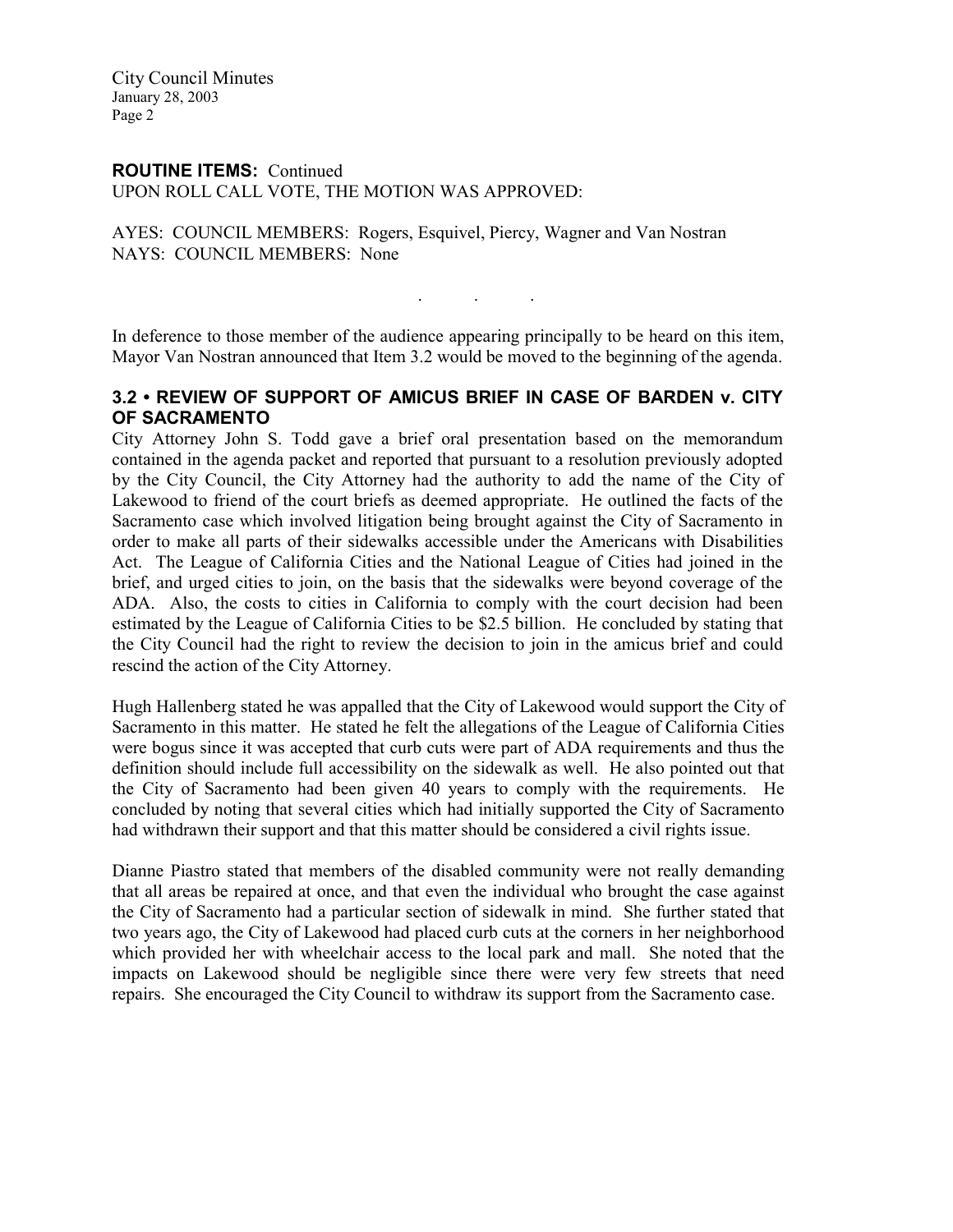# 3.2 • REVIEW OF SUPPORT OF AMICUS BRIEF IN CASE OF BARDEN v. CITY OF SACRAMENTO - Continued

Council Member Wagner stated that while he could understand the position of the disabled community in the original lawsuit, since it was useless to have a curb cut to get onto the sidewalk if, once you got there, you were unable to maneuver around other obstacles, to let the Court of Appeals ruling stand would be to invite overkill by the Federal government and impose requirements not originally intended under the original ADA. He advised that although the City of Lakewood had put a substantial amount of money into repairing treedamaged sidewalks, it would require more money than the City had to spend to keep every section of sidewalk in the City in perfect repair all of the time. He noted that about 80 percent of the street corners in the City now had curb cuts for accessibility, but that it had taken a lot of time and a lot of money to achieve that. He stated that the major problem with the court case was that although most people would be reasonable about the time and money required to make repairs, there would still be an enforceable mandate. And although 40 years might seem like a long time, compliance would take a tremendous amount of resources, and at a time when the future financial picture statewide was not at all good. He concluded by stating that he felt the City of Lakewood must fight the blanket ruling by the Court of Appeals, since it would impose onerous requirements on the City, but if anyone in Lakewood had a specific problem with accessibility, the City would be very willing to work with them and address their concerns on an individual basis.

Council Member Piercy stated he agreed with Council Member Wagner and that loss of local control, in the form of State and Federal mandates, was a major issue facing cities today. Local governments needed to be able to make decisions on where funding was most needed without the State or Federal government unnecessarily controlling priorities. He noted that Lakewood had been recognized for years as a "tree city" and that one of the prices of having beautiful trees was occasional interference with the sidewalks. He stated that the price of keeping sidewalks perfectly smooth would be a constant budget drain and take away funds from other necessary programs. He concluded by stating that he saw the issue, not as one of civil rights, but as a question of local control.

Responding to a question from Council Member Rogers, the City Attorney stated that although the practice of many cities of patching moderate sidewalk displacements until funding was available for replacement was acceptable for liability reasons, it would not meet the more rigorous standards that could be applied under the ADA decision by the Court of Appeals.

Council Member Rogers stated that while he strongly believed that the City had an obligation to make the sidewalks as accessible as possible, mandates handed down by the State or Federal government always seem to have negative impacts, either on the City's budget or programs. He affirmed the City's commitment to aggressive maintenance of the City's sidewalks, but stated that he could not support a mandate that would take away the City's control over its budget. He concluded by stating that the action taken by the City Attorney had been proper and that the City Council should continue to support the amicus brief.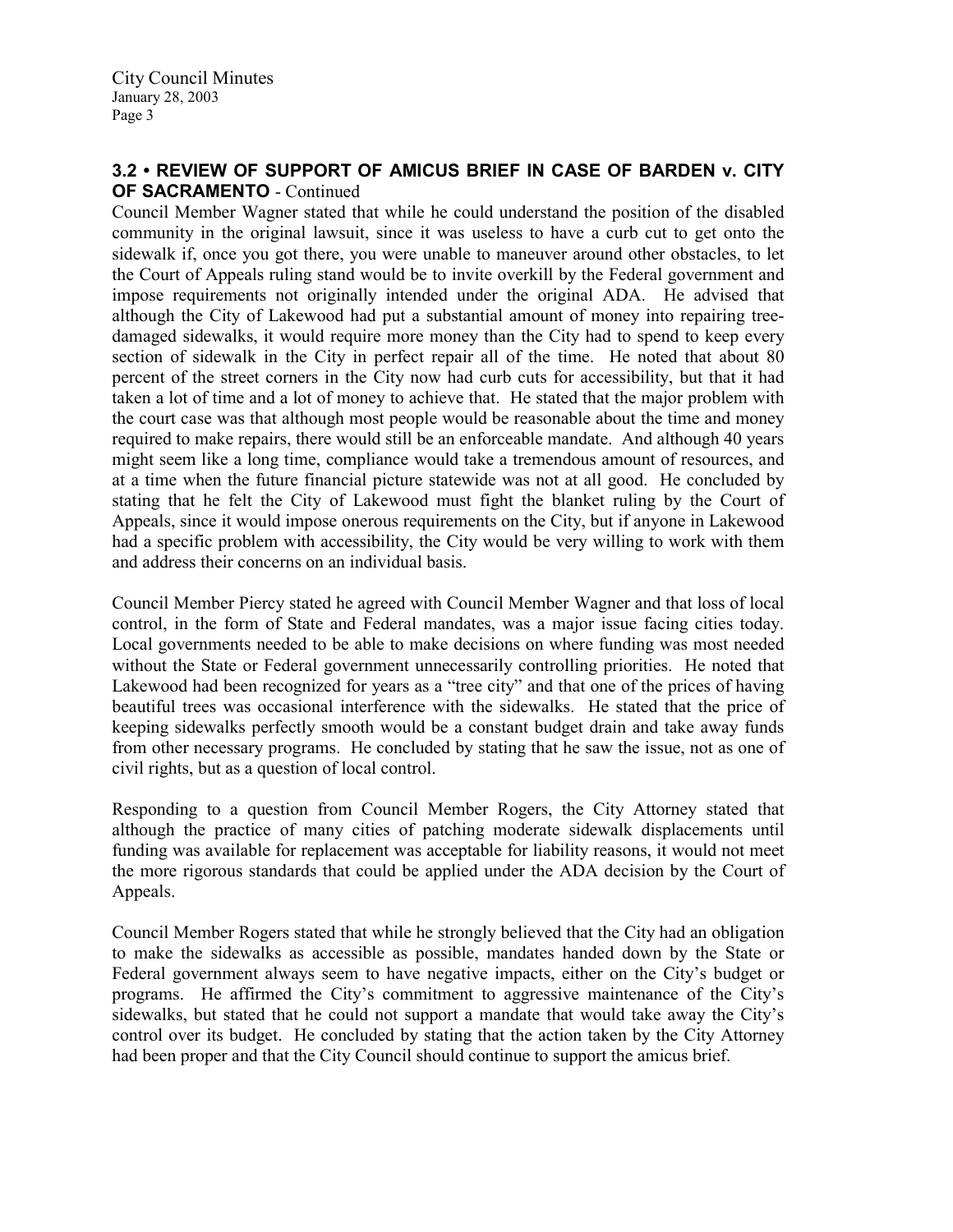City Council Minutes January 28, 2003 Page 4

## 3.2 • REVIEW OF SUPPORT OF AMICUS BRIEF IN CASE OF BARDEN v. CITY OF SACRAMENTO - Continued

COUNCIL MEMBER WAGNER MOVED AND COUNCIL MEMBER PIERCY SECONDED TO SUPPORT THE ACTION OF THE CITY ATTORNEY IN THE BARDEN V. CITY OF SACRAMENTO CASE. UPON ROLL CALL VOTE, THE MOTION WAS APPROVED:

AYES: COUNCIL MEMBERS: Rogers, Esquivel, Piercy, Wagner and Van Nostran NAYS: COUNCIL MEMBERS: None

## 1.1 • GENERAL PLAN AMENDMENT AND ZONE CHANGE FOR PROPERTY LOCATED AT CANDLEWOOD STREET

. . .

The Director of Community Development, Chuck Ebner, displayed slides and gave a brief oral presentation based on the memorandum contained in the agenda packet. He reported that a General Plan amendment and zone change had been requested by the Olson Company for property located at the southeast corner of Paramount Boulevard and Candlewood Street. The company had proposed a change from commercial to Planned Development Single Family (PDSF) in order to construct 20 single-family residential units. The company was also seeking approval of vesting Tentative Tract Map No. 53993. As the property was still in escrow, the change in zoning and general plan amendment would not take effect until the transfer of ownership was completed. Mr. Ebner stated that traffic engineers had estimated that a residential use of the property would generate approximately 190 vehicle trips per day as compared to the current commercial use which could generate as many as 3,000 vehicle trips per day. He also stated the existing alley would be increased to a 26 foot wide lane in order to improve fire and emergency access. He advised that an initial study and a mitigating negative declaration had been completed for the proposed project. He concluded by stating that no building permits would be issued for the project until a precise plan had been approved by both the Planning and Environment Commission and the City Council at a public hearing.

Ben Bestley, project manager for the Olson Company, stated his company specialized in "in town" type developments. He stated the design was intended to face outward toward the public street to enhance the area. He reported that the company had held a public meeting at Biscailuz Park to hear the concerns of all interested residents. He advised that concerns had been raised about parking, traffic, noise and privacy, all of which would be addressed in the precise plan for the project.

Council Member Rogers inquired about the open space area of the proposed development and what separated that area from the public sidewalk. Mr. Bestley responded by stating that an open, wrought iron fence with 42 inch pilasters was proposed around the open space area.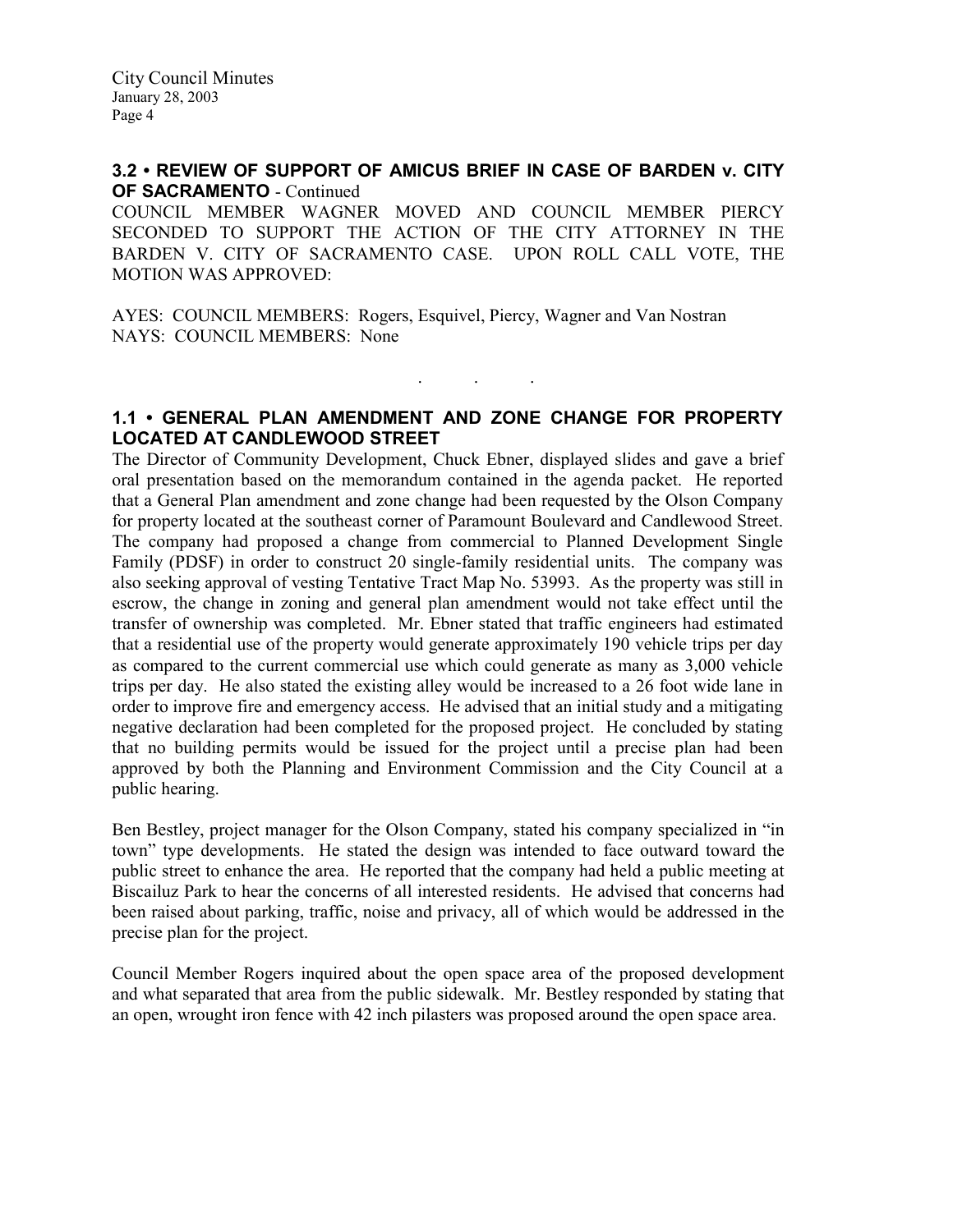## 1.1 • GENERAL PLAN AMENDMENT AND ZONE CHANGE FOR PROPERTY LOCATED AT CANDLEWOOD STREET – Continued

Susan Deogracias stated that residents surrounding the proposed project were not opposed to the project, but did have issues. She expressed concern about the stability of the existing block walls bordering the proposed project, especially during grading of the site, and asked that the developer consider including a new wall along the border between the site and the existing properties. She also raised concerns about security lighting in the alley, which currently existed and provided a deterrent to graffiti vandalism, and interruptions in utility services. She concluded by pointing out that current paths for drainage of storm water went out across the alley and should be carefully reviewed before changes in grading were made.

Lee Durham and Ivonne Romo stated that they supported the project and would much rather see a residential development than a fast-food restaurant use on the site.

Mr. Bestley stated that the grading plans would be reviewed by a geotechnical engineer to ensure that there would be no damage inflicted on the existing block walls and that the company would work closely with Southern California Edison to coordinate the development work. He also stated that they would review drainage patterns.

Council Member Rogers expressed concern about the location of the open space and its potential for law enforcement problems. Mr. Bestley stated that the corner was deliberately left open, not only for sight consideration for traffic, but to create an open concept for the development. He stated that the proposal included a pedestrian gate for residents to access businesses across the street. Council Member Rogers suggested that the open space be made less accessible to non-residents of the development. Mr. Bestley also advised that guest parking would not be assigned and should be adequate to meet most requirements with only occasional overflow parking into the surrounding neighborhoods.

RESOLUTION NO. 2003-4; A RESOLUTION OF THE CITY COUNCIL OF THE CITY OF LAKEWOOD AMENDING THE LAND USE ELEMENT OF THE GENERAL PLAN TO CHANGE THE DESIGNATION OF A PARCEL OF LAND LOCATED AT CANDLEWOOD STREET, LAKEWOOD, CALIFORNIA, FROM COMMERCIAL TO LOW DENSITY RESIDENTIAL, AND DESIGNATED AS GENERAL PLAN AMENDMENT NO. 2003-1

COUNCIL MEMBER WAGNER MOVED AND COUNCIL MEMBER PIERCY SECONDED TO CLOSE THE PUBLIC HEARING. UPON ROLL CALL VOTE, THE MOTION WAS APPROVED:

AYES: COUNCIL MEMBERS: Rogers, Esquivel, Piercy, Wagner and Van Nostran NAYS: COUNCIL MEMBERS: None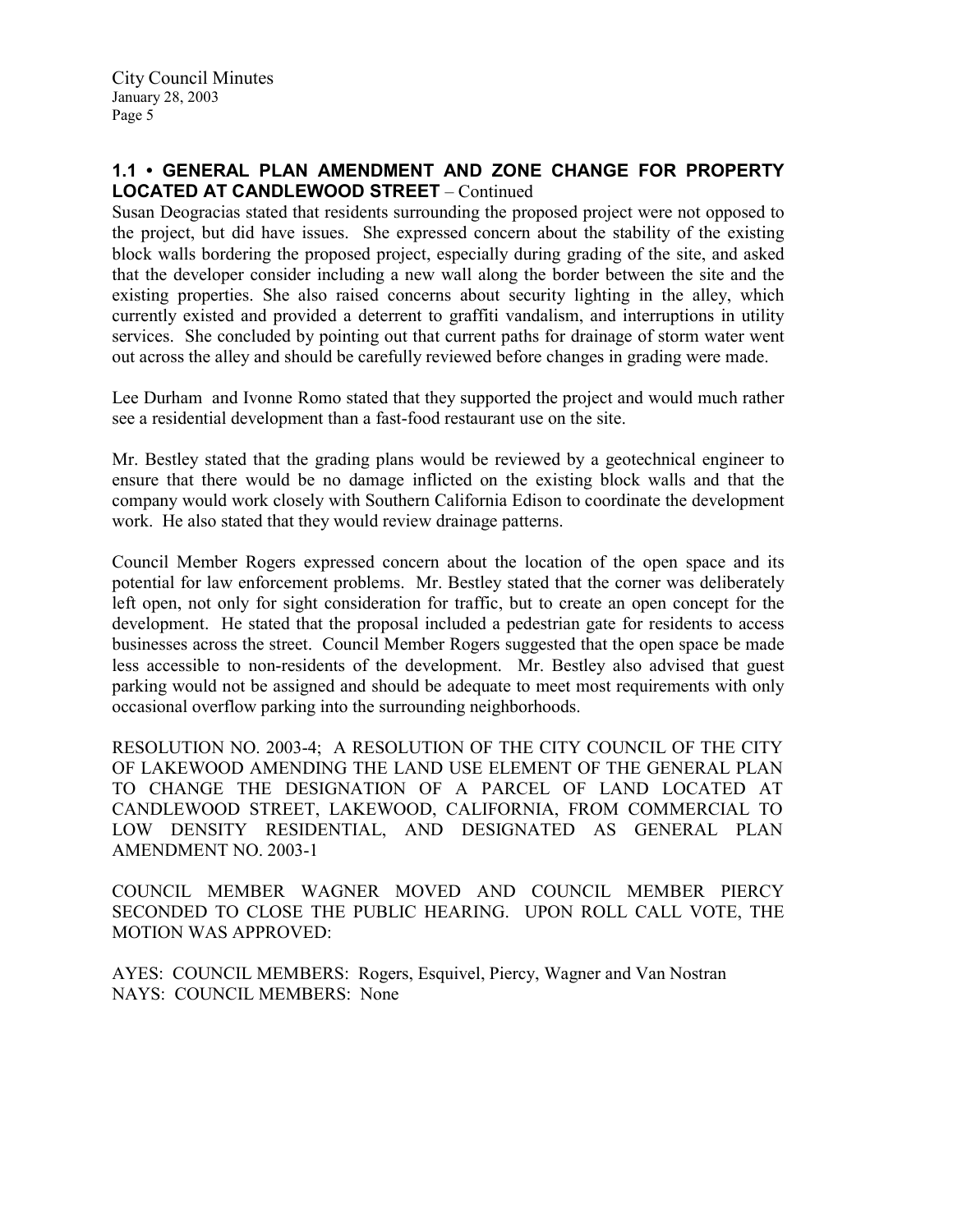1.1 • GENERAL PLAN AMENDMENT AND ZONE CHANGE FOR PROPERTY LOCATED AT CANDLEWOOD STREET – Continued COUNCIL MEMBER WAGNER MOVED AND VICE MAYOR ESQUIVEL SECONDED TO ADOPT RESOLUTION NO. 2003-4. UPON ROLL CALL VOTE, THE MOTION WAS APPROVED:

AYES: COUNCIL MEMBERS: Rogers, Esquivel, Piercy, Wagner and Van Nostran NAYS: COUNCIL MEMBERS: None

COUNCIL MEMBER ROGERS MOVED AND VICE MAYOR ESQUIVEL SECONDED TO INTRODUCE ORDINANCE NO. 2003-1.

ORDINANCE NO. 2003-1; AN ORDINANCE OF THE CITY COUNCIL OF THE CITY OF LAKEWOOD AMENDING THE ZONING MAP OF THE CITY OF LAKEWOOD BY CHANGING THE ZONING FROM C-3 (INTERMEDIATE COMMERCIAL) TO PDSF (PLANNED DEVELOPMENT SINGLE FAMILY) ON PROPERTY LOCATED AT CANDLEWOOD STREET, DESIGNATED AS ZONE CHANGE CASE NO. 106 was read by title by Mayor Van Nostran.

COUNCIL MEMBER PIERCY MOVED AND COUNCIL MEMBER ROGERS SECONDED TO WAIVE FURTHER READING AND INTRODUCE ORDINANCE NO. 2003-1. UPON ROLL CALL VOTE, THE MOTION WAS APPROVED:

AYES: COUNCIL MEMBERS: Rogers, Esquivel, Piercy, Wagner and Van Nostran NAYS: COUNCIL MEMBERS: None

RESOLUTION NO. 2003-5; A RESOLUTION OF THE CITY COUNCIL OF THE CITY OF LAKEWOOD APPROVING TENTATIVE TRACT MAP NO. 53993

COUNCIL MEMBER ROGERS MOVED AND COUNCIL MEMBER PIERCY SECONDED TO ADOPT RESOLUTION NO. 2003-5. UPON ROLL CALL VOTE, THE MOTION WAS APPROVED:

AYES: COUNCIL MEMBERS: Rogers, Esquivel, Piercy, Wagner and Van Nostran NAYS: COUNCIL MEMBERS: None

2.1 • HEIGHT OF FENCES ABUTTING THE WEST SAN GABRIEL RIVER OPEN SPACE AREA

. . .

ORDINANCE NO. 2002-10; AN ORDINANCE OF THE CITY COUNCIL OF THE CITY OF LAKEWOOD AMENDING THE LAKEWOOD ZONING ORDINANCE AND THE MUNICIPAL CODE PERTAINING TO GENERAL PROVISIONS RELATING TO HEIGHT OF FENCES ABUTTING THE WEST SAN GABRIEL RIVER OPEN SPACE AREA was read by title by Mayor Van Nostran.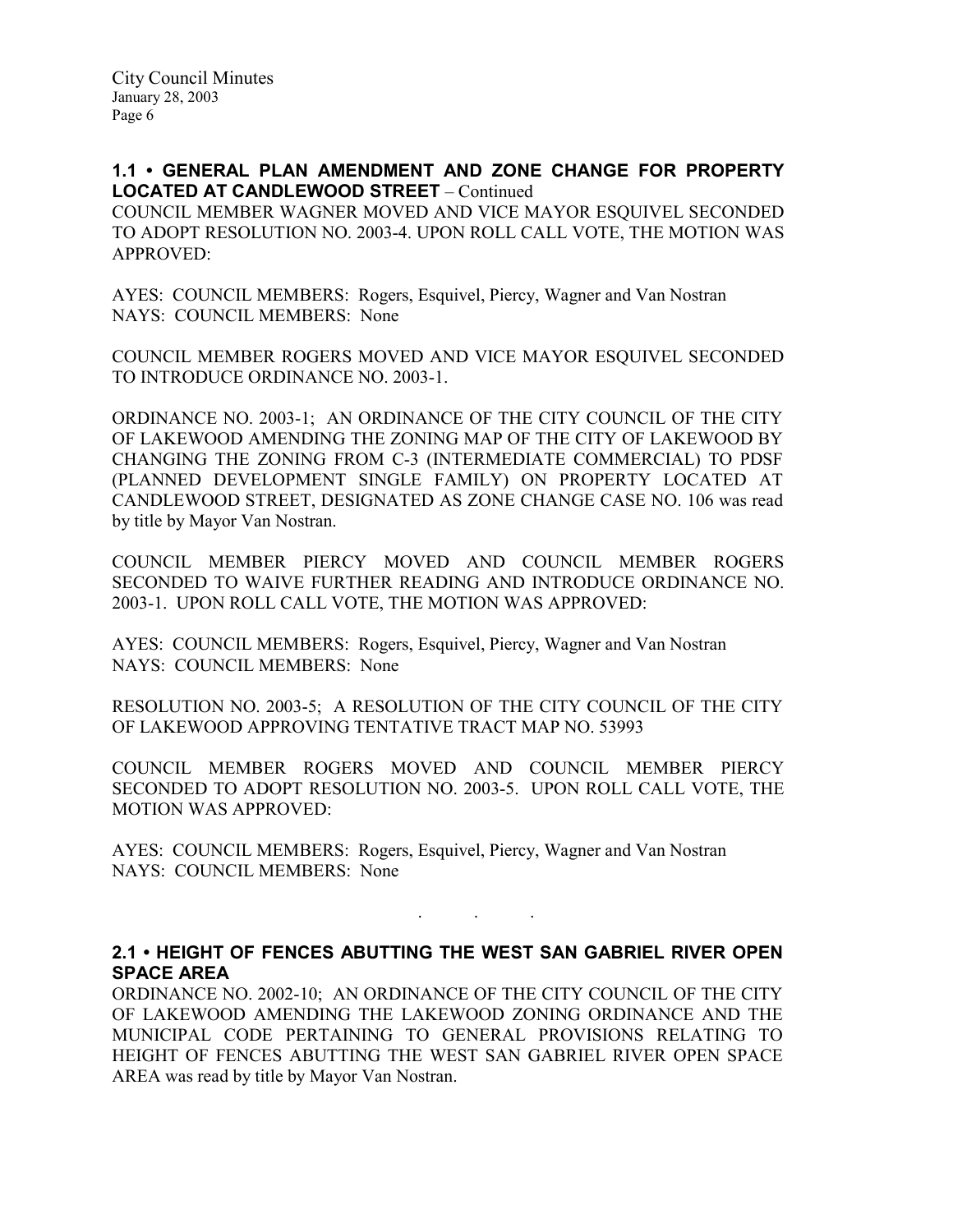City Council Minutes January 28, 2003 Page 7

## 2.1 • HEIGHT OF FENCES ABUTTING THE WEST SAN GABRIEL RIVER OPEN SPACE AREA – Continued

COUNCIL MEMBER WAGNER MOVED AND COUNCIL MEMBER PIERCY SECONDED TO WAIVE FURTHER READING. UPON ROLL CALL VOTE, THE MOTION WAS APPROVED:

AYES: COUNCIL MEMBERS: Rogers, Esquivel, Piercy, Wagner and Van Nostran NAYS: COUNCIL MEMBERS: None

COUNCIL MEMBER WAGNER MOVED AND COUNCIL MEMBER PIERCY SECONDED TO ADOPT ORDINANCE NO. 2002-10. UPON ROLL CALL VOTE, THE MOTION WAS APPROVED:

AYES: COUNCIL MEMBERS: Rogers, Esquivel, Piercy, Wagner and Van Nostran NAYS: COUNCIL MEMBERS: None

#### 2.2 • THE REGULATION OF INDOOR SWAP MEETS

ORDINANCE NO. 2002-11; AN ORDINANCE OF THE CITY COUNCIL OF THE CITY OF LAKEWOOD AMENDING THE LAKEWOOD ZONING ORDINANCE BY REPEALING ORDINANCE NO. 2002-3 PROHIBITING THE ESTABLISHMENT OF SWAP MEETS AND AMENDING THE LAKEWOOD MUNICIPAL CODE TO AUTHORIZE SWAP MEETS BY CONDITIONAL USE PERMIT was read by title by Mayor Van Nostran

. . .

COUNCIL MEMBER ROGERS MOVED AND COUNCIL MEMBER WAGNER SECONDED TO WAIVE FURTHER READING. UPON ROLL CALL VOTE, THE MOTION WAS APPROVED:

AYES: COUNCIL MEMBERS: Rogers, Esquivel, Piercy, Wagner and Van Nostran NAYS: COUNCIL MEMBERS: None

VICE MAYOR ESQUIVEL MOVED AND COUNCIL MEMBER PIERCY SECONDED TO ADOPT ORDINANCE NO. 2002-11. UPON ROLL CALL VOTE, THE MOTION WAS APPROVED:

AYES: COUNCIL MEMBERS: Rogers, Esquivel, Piercy, Wagner and Van Nostran NAYS: COUNCIL MEMBERS: None

. . .